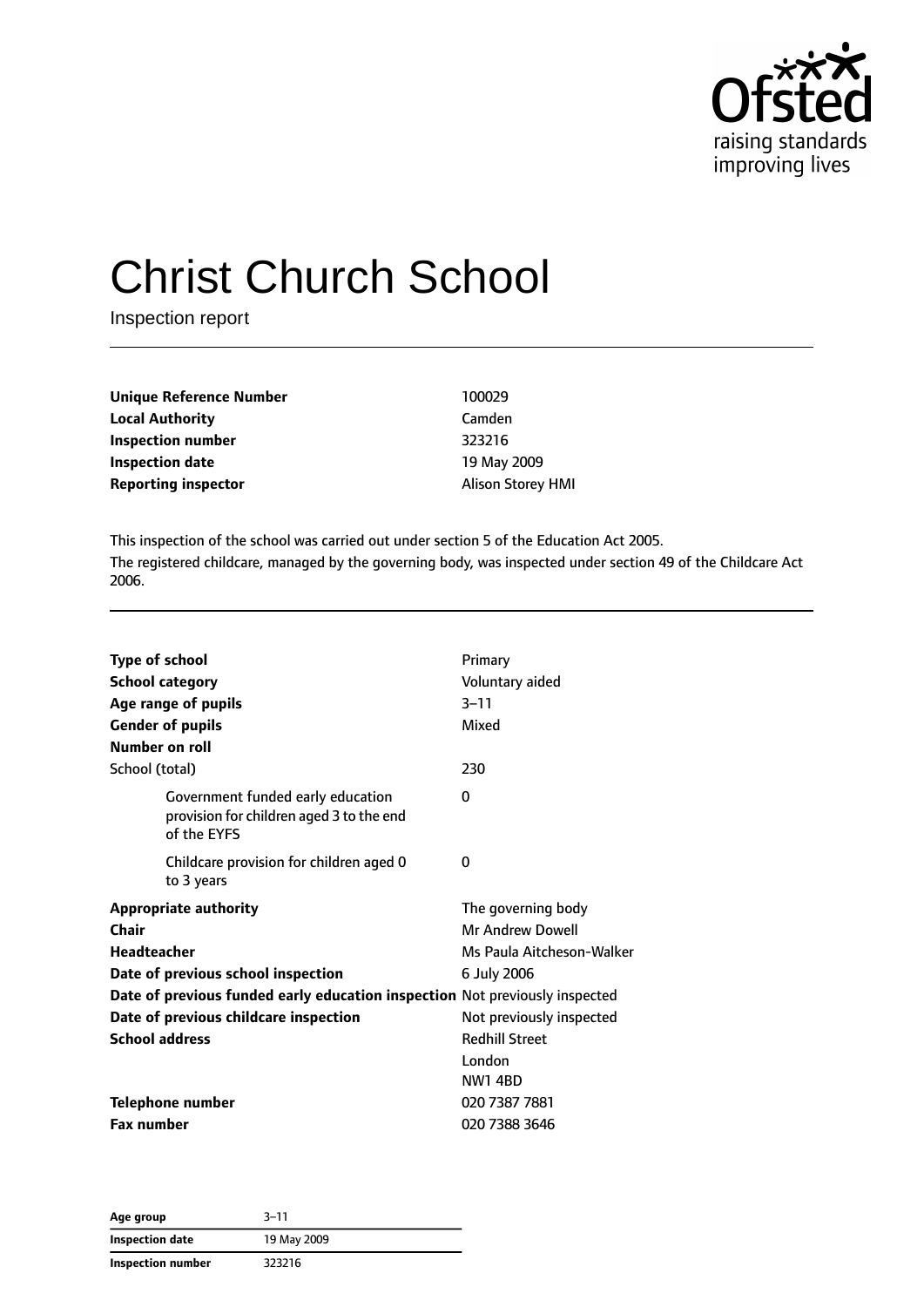.

<sup>©</sup> Crown copyright 2009

Website: www.ofsted.gov.uk

This document may be reproduced in whole or in part for non-commercial educational purposes, provided that the information quoted is reproduced without adaptation and the source and date of publication are stated.

Further copies of this report are obtainable from the school. Under the Education Act 2005, the school must provide a copy of this report free of charge to certain categories of people. A charge not exceeding the full cost of reproduction may be made for any other copies supplied.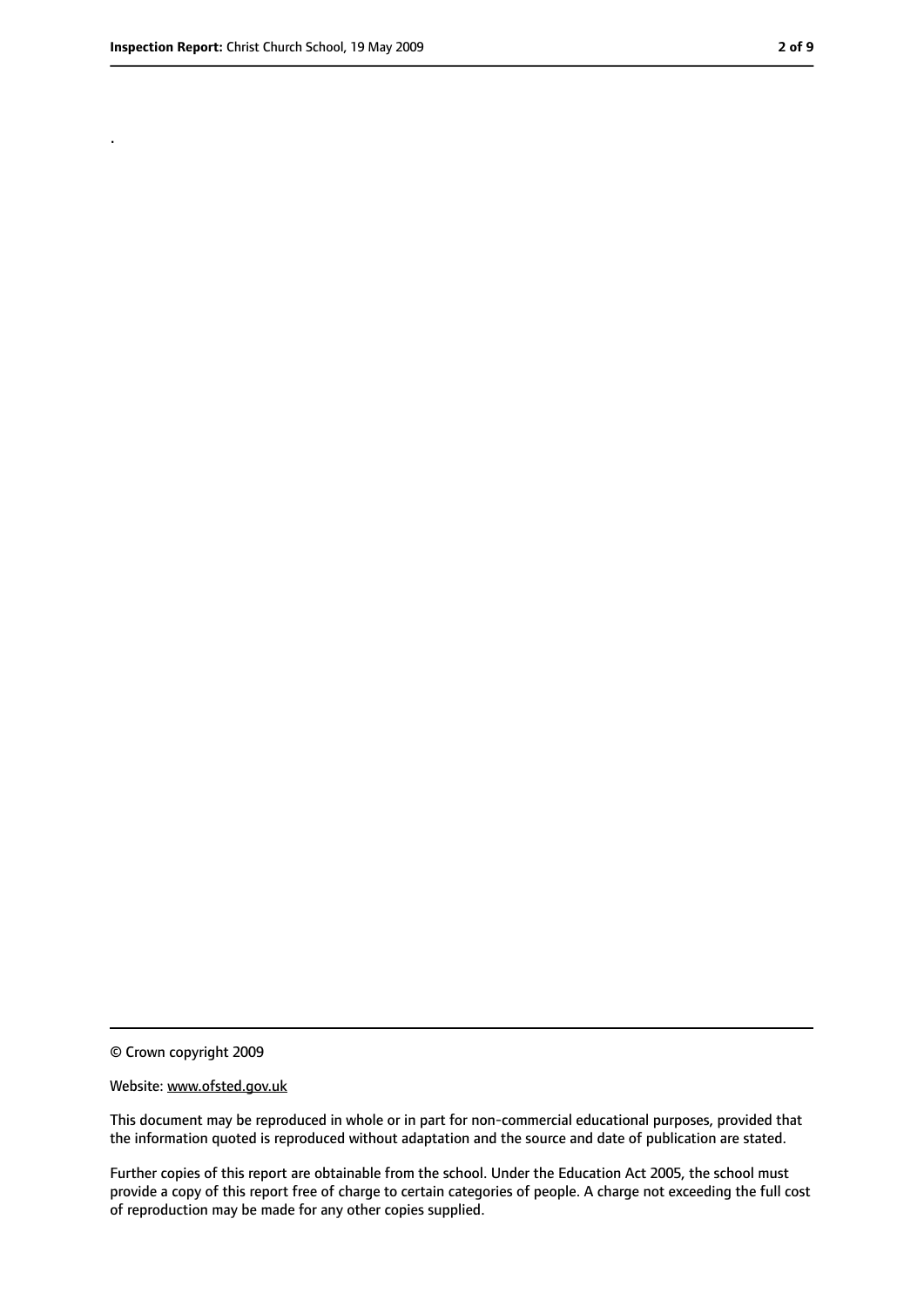## **Introduction**

The inspection was carried out by one of Her Majesty's Inspectors and an Additional Inspector, who evaluated the overall effectiveness of the school and investigated the following:

- the quality of pupils' personal development and well-being
- $\blacksquare$  the progress that pupils make and the standards that they reach, particularly in mathematics
- the effectiveness of leadership and management
- the effectiveness of the Early Years Foundation Stage.

The inspectors visited classrooms, looked at pupils' work, attended an assembly, met groups of pupils, held discussions with the headteacher, with the chair of governors and other staff, and looked at a range of documents and at the questionnaires returned by parents. Other aspects of the school's work were not investigated in detail, but inspectors found no evidence to suggest that the school's own assessments, as given in its self-evaluation form, were not justified, and these have been included where appropriate in this report.

#### **Description of the school**

Christ Church is a slightly smaller than average school, serving an inner-city area. Early Years Foundation Stage provision is made through the school's 26-place Nursery, which children attend on a full-time basis, and the Reception class. Children join the Nursery in September and January, as the older children move into the Reception class. The large majority of pupils are from minority ethnic groups. One in five pupils have Bangladeshi heritage; the other main groups are Black African or pupils from a White background other than British. Almost two thirds of pupils speak English as an additional language. There are 25 languages spoken in the school, the most common being Bengali, Arabic and Polish. In total, 41 pupils are at an early stage of learning English; about half of these are in the Early Years Foundation Stage. Over a quarter of pupils are known to be eligible for free school meals, which is above the national average. The proportion of pupils with learning difficulties and/or disabilities is similar to that found nationally; most commonly these pupils have profound and multiple learning difficulties or speech, language and communication difficulties. The proportion of pupils with a statement of special educational needs is above average.

#### **Key for inspection grades**

| Grade 1 | Outstanding  |
|---------|--------------|
| Grade 2 | Good         |
| Grade 3 | Satisfactory |
| Grade 4 | Inadequate   |
|         |              |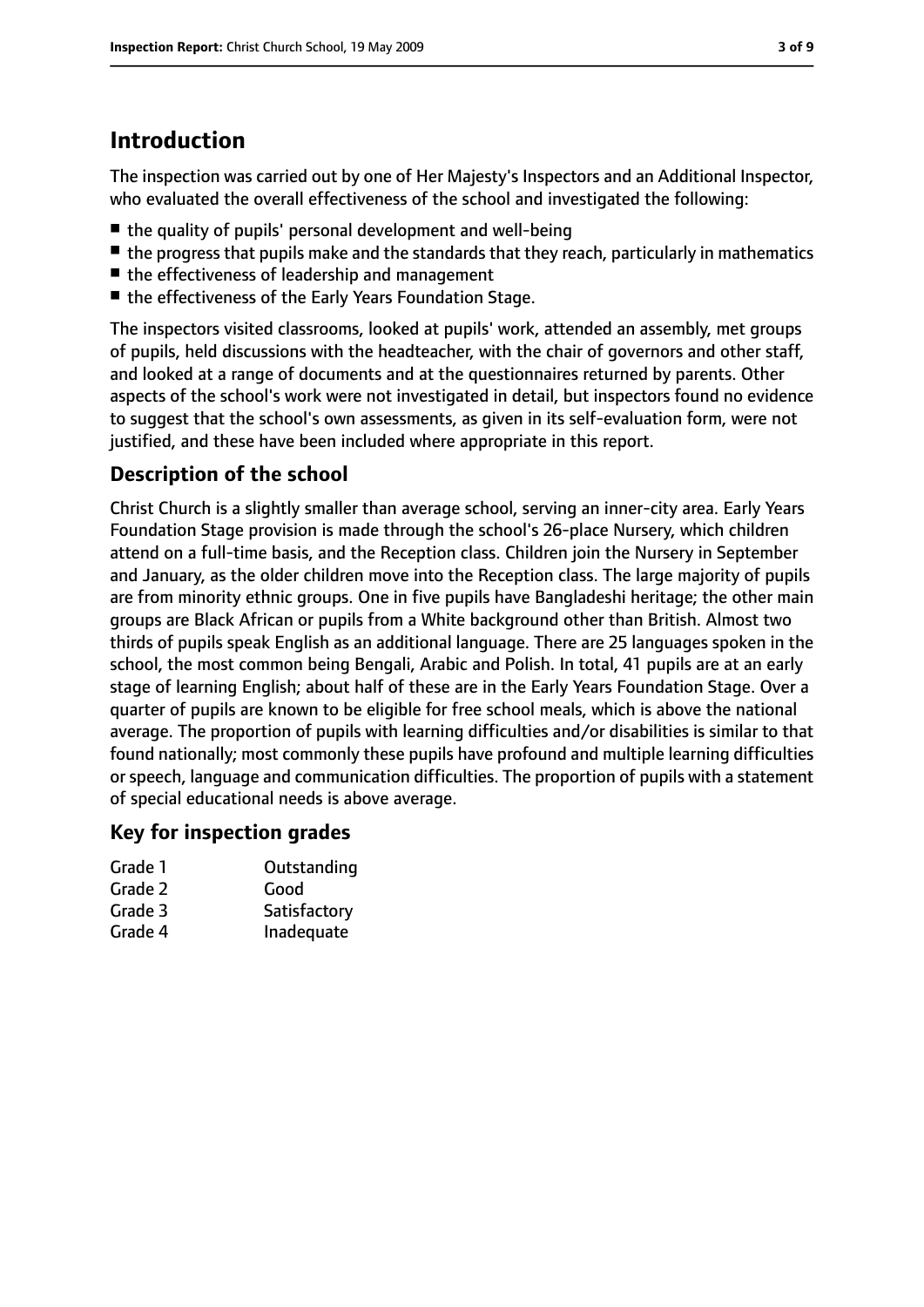## **Overall effectiveness of the school**

#### **Grade: 2**

Christ Church is a good school, which successfully blends its Christian values with those of its multicultural, multi-faith community to achieve its aim of 'caring for each other and learning together'. Pupils thoroughly enjoy being at Christ Church; both they and their parents were keen to tell inspectors how good they think the school is, with 'fun' being a word frequently used to describe their experience!

Pastoral care is strong. Pupils follow the staff's lead in being polite, friendly and welcoming. They work and play together harmoniously regardless of background, develop a good sense of right and wrong, and learn to respect each other's faiths and beliefs. Pupils rise to the expectation that they will behave well and act responsibly. Their behaviour in lessons and around school is outstanding, and the oldest pupils take great pride in caring for the younger ones. Pupils' understanding of how to keep themselves safe is excellent, and almost without exception parents are rightly confident that their children are safe and well cared for. Pupils have a keen awareness of the need to live a healthy lifestyle, understanding the need to eat healthily and drink plenty of water, and the benefits of exercise. This has been recognised by the Healthy School and Sportsmark awards.

A combination of pupils' very positive attitudes to their work, predominantly good teaching, and a range of additional support or challenge, ensures that achievement is good and that pupils are well prepared for the next stage of learning and future life. Each class of pupils has different starting points, but as a rule they join the school with skills below those expected for their age, particularly in communication and language. They make satisfactory progress in their early years at the school, but still move to Year 1 with below average skills. At this point, their skills in calculating are notably lower than other aspects of their mathematical development. Standards at the end of Year 2 have fluctuated since the last inspection, in part due to differences between the groups of pupils, but also because there have been a number of changes of teachers. Greater stability of staffing, and a whole-school focus on developing teaching and learning in English, has led to improvements in 2008. The proportion of pupils reaching the expected level for their age in reading and writing was higher than that found nationally. However, standards fell in mathematics.

The rate of progress that pupils make accelerates as they move through the school. Overall, there has been a steady improvement in standards at the end of Year 6 since the last inspection, particularly in English and in the proportion of pupils reaching the higher levels in English, mathematics and science. In 2008, pupils had made outstanding progress between the end of Year 2 and by the time they reached the end of Year 6. Pupils' standards were higher than those found nationally in all three subjects. However, although the proportion of pupils reaching the expected level for their age in mathematics was higher than that found nationally, there has been an overall gradual decline over recent years, in numbers of pupils achieving these standards. The school's own tracking indicates that standards at the end of Year 6 will not be as high in 2009; nevertheless, these pupils have made good progress from lower starting points. Importantly, all groups, including those with learning difficulties and/or disabilities or those speaking English as an additional language, make good progress, because their needs are clearly identified and good support put in place. Compared with the national picture, Bangladeshi pupils do particularly well.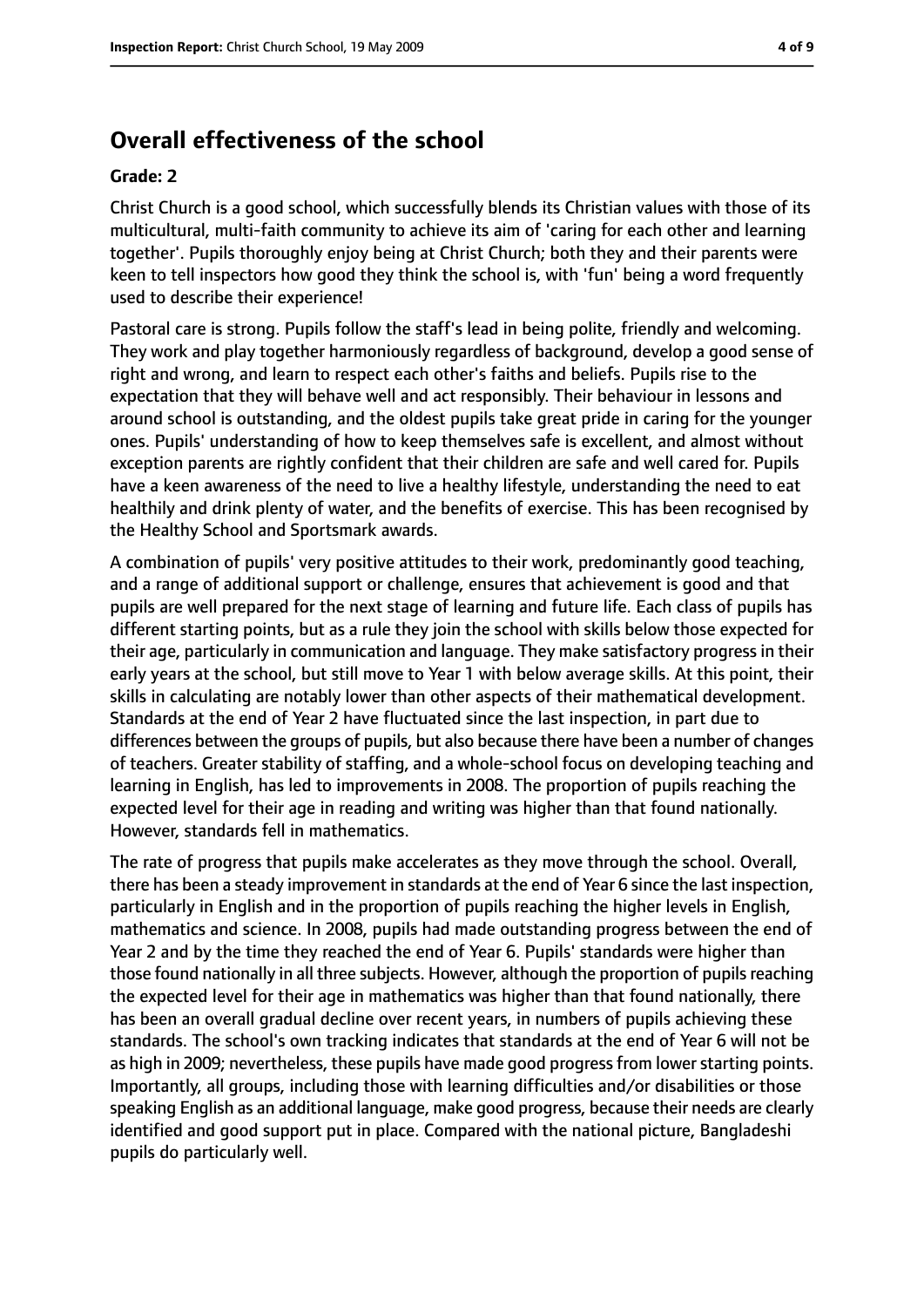The curriculum is broad; provision for physical education has improved since the last inspection, and good use is made of links in the local area and visits further afield to enrich pupils' learning. Improvements in writing have been supported by well-planned opportunities for pupils to practise their skills in other subjects, and the use of individual targets to help them understand how to improve. The school has already identified the need to introduce targets in mathematics, and for pupils to have more opportunities to use and apply their mathematical knowledge and solve problems.

The headteacher and acting deputy headteacher have maintained the calm sense of determination and very high expectations seen at the last inspection. There is no sense of complacency, and the school has continued to move forward, despite some major challenges regarding the stability of staffing. Accurate and honest self-evaluation ensures that senior leaders and governors have a clear picture of what is successful and where improvements are needed, and this leads to determined and decisive actions. A good example is the success with which the need to review practice in the Early Years Foundation Stage has been tackled. Increasingly, middle leaders are involved in action planning and review, although the school has identified the need to develop their skills in monitoring and developing practice so that they can work more closely alongside senior leaders.

#### **Effectiveness of the Early Years Foundation Stage**

#### **Grade: 3**

The provision in the Early Years Foundation Stage is satisfactory. Each child, with their parents, has the opportunity to meet their key worker either at home or in school before they start, so that they can all get to know each other and form good relationships. Staff in the Nursery build on this through the daily contact they have when parents bring their child into the classroom. As a result, children settle quickly, get used to routines and become confident, happy learners.

The way in which children learn in the Early Years Foundation Stage has been reviewed, prompted by more accurate assessments showing that children were not developing the skills expected for their age. There are currently temporary arrangements in place for leading and managing the Early Years Foundation Stage, which do not constitute a long-term solution, but these are proving effective in making changes to the provision. The outside area has been transformed, so that children can experience a range of activities both indoors and outdoors across all the areas of learning. Activities are less teacher-led or directed than they were, with more opportunities for children to choose from a selection of activities and develop their skills to work either independently or with other children. Regular observations have been introduced to assess what the children can do, and are being used to plan the next steps in learning. Children are still leaving Reception with skills below those expected for their age, but the school's own assessments and observations during the inspection indicate that there are already signs of improvement.

#### **What the school should do to improve further**

- Improve the quality of provision in the Early Years Foundation Stage further, to ensure that pupils get a good start to their education.
- Raise standards in mathematics across the school.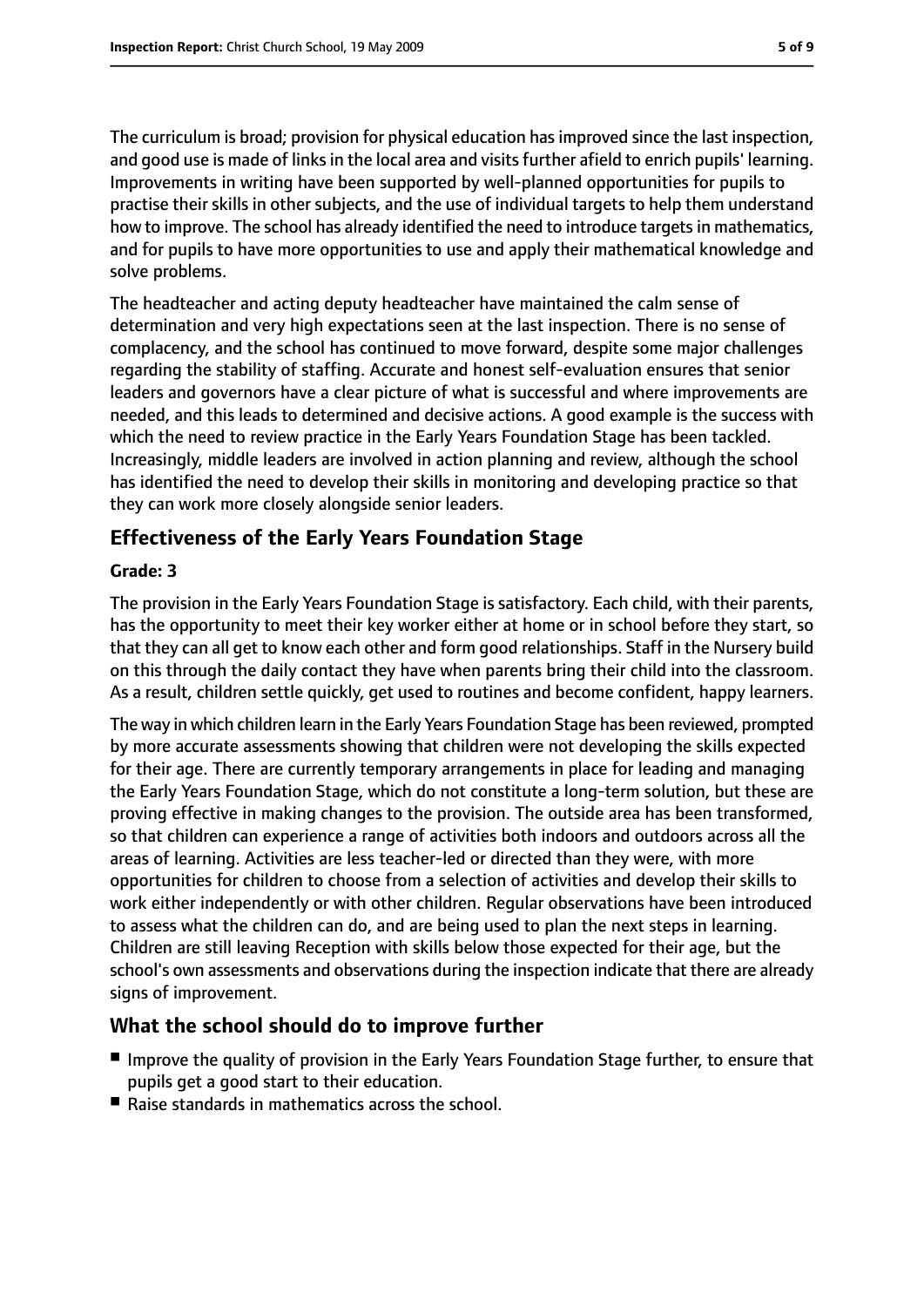**Any complaints about the inspection or the report should be made following the procedures set out in the guidance 'Complaints about school inspection', which is available from Ofsted's website: www.ofsted.gov.uk.**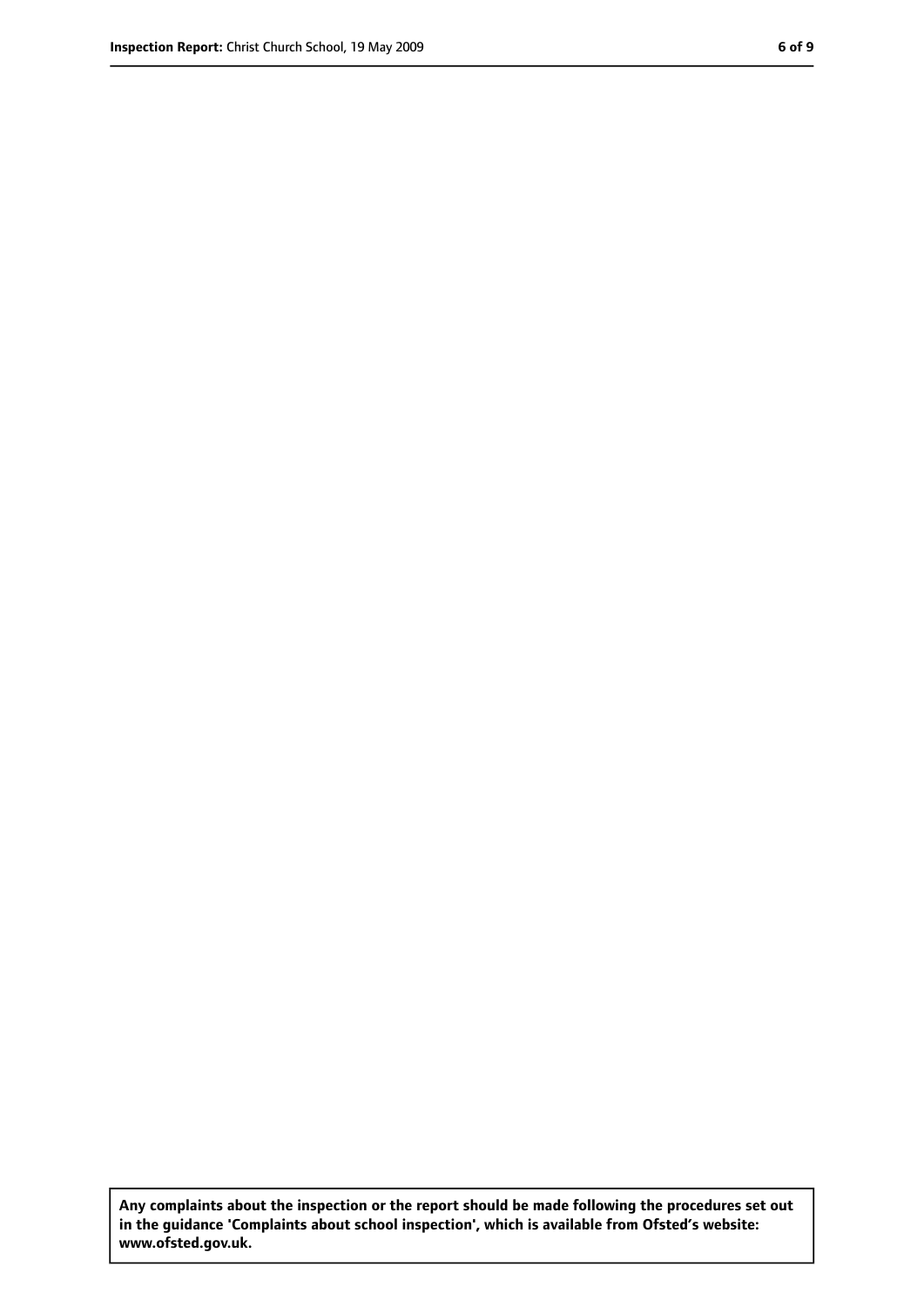# **Inspection judgements**

| $^{\backprime}$ Key to judgements: grade 1 is outstanding, grade 2 good, grade 3 satisfactory, and | <b>School</b>  |
|----------------------------------------------------------------------------------------------------|----------------|
| arade 4 inadequate                                                                                 | <b>Overall</b> |

#### **Overall effectiveness**

| How effective, efficient and inclusive is the provision of<br>education, integrated care and any extended services in meeting the<br>needs of learners? |     |
|---------------------------------------------------------------------------------------------------------------------------------------------------------|-----|
| Effective steps have been taken to promote improvement since the last<br>inspection                                                                     | Yes |
| How well does the school work in partnership with others to promote learners'<br>well being?                                                            |     |
| The capacity to make any necessary improvements                                                                                                         |     |

### **Effectiveness of the Early Years Foundation Stage**

| How effective is the provision in meeting the needs of children in the<br>EYFS?              |   |
|----------------------------------------------------------------------------------------------|---|
| How well do children in the EYFS achieve?                                                    |   |
| How good are the overall personal development and well-being of the children<br>in the EYFS? | 3 |
| How effectively are children in the EYFS helped to learn and develop?                        |   |
| How effectively is the welfare of children in the EYFS promoted?                             |   |
| How effectively is provision in the EYFS led and managed?                                    |   |

#### **Achievement and standards**

| How well do learners achieve?                                                  |  |
|--------------------------------------------------------------------------------|--|
| $\vert$ The standards <sup>1</sup> reached by learners                         |  |
| How well learners make progress, taking account of any significant variations  |  |
| between groups of learners                                                     |  |
| How well learners with learning difficulties and/or disabilities make progress |  |

#### **Annex A**

<sup>&</sup>lt;sup>1</sup>Grade 1 - Exceptionally and consistently high; Grade 2 - Generally above average with none significantly below average; Grade 3 - Broadly average to below average; Grade 4 - Exceptionally low.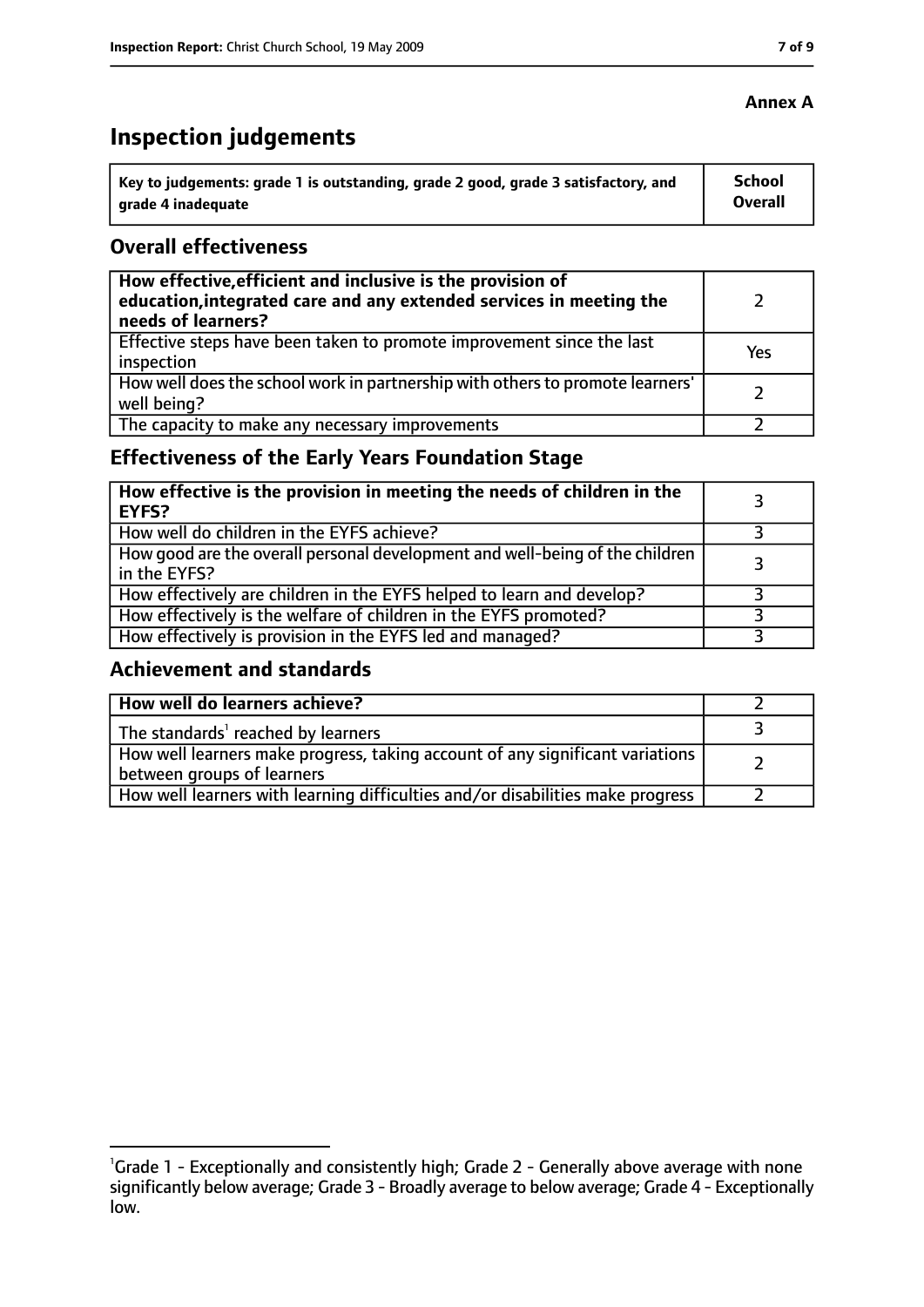## **Personal development and well-being**

| How good are the overall personal development and well-being of the<br>learners?                                 |  |
|------------------------------------------------------------------------------------------------------------------|--|
| The extent of learners' spiritual, moral, social and cultural development                                        |  |
| The extent to which learners adopt healthy lifestyles                                                            |  |
| The extent to which learners adopt safe practices                                                                |  |
| The extent to which learners enjoy their education                                                               |  |
| The attendance of learners                                                                                       |  |
| The behaviour of learners                                                                                        |  |
| The extent to which learners make a positive contribution to the community                                       |  |
| How well learners develop workplace and other skills that will contribute to<br>their future economic well-being |  |

# **The quality of provision**

| How effective are teaching and learning in meeting the full range of<br>learners' needs?              |  |
|-------------------------------------------------------------------------------------------------------|--|
| How well do the curriculum and other activities meet the range of needs and<br>interests of learners? |  |
| How well are learners cared for, quided and supported?                                                |  |

## **Leadership and management**

| How effective are leadership and management in raising achievement<br>and supporting all learners?                                              |     |
|-------------------------------------------------------------------------------------------------------------------------------------------------|-----|
| How effectively leaders and managers at all levels set clear direction leading<br>to improvement and promote high quality of care and education |     |
| How effectively leaders and managers use challenging targets to raise standards                                                                 |     |
| The effectiveness of the school's self-evaluation                                                                                               |     |
| How well equality of opportunity is promoted and discrimination eliminated                                                                      |     |
| How well does the school contribute to community cohesion?                                                                                      |     |
| How effectively and efficiently resources, including staff, are deployed to<br>achieve value for money                                          |     |
| The extent to which governors and other supervisory boards discharge their<br>responsibilities                                                  |     |
| Do procedures for safeguarding learners meet current government<br>requirements?                                                                | Yes |
| Does this school require special measures?                                                                                                      | No  |
| Does this school require a notice to improve?                                                                                                   | No  |